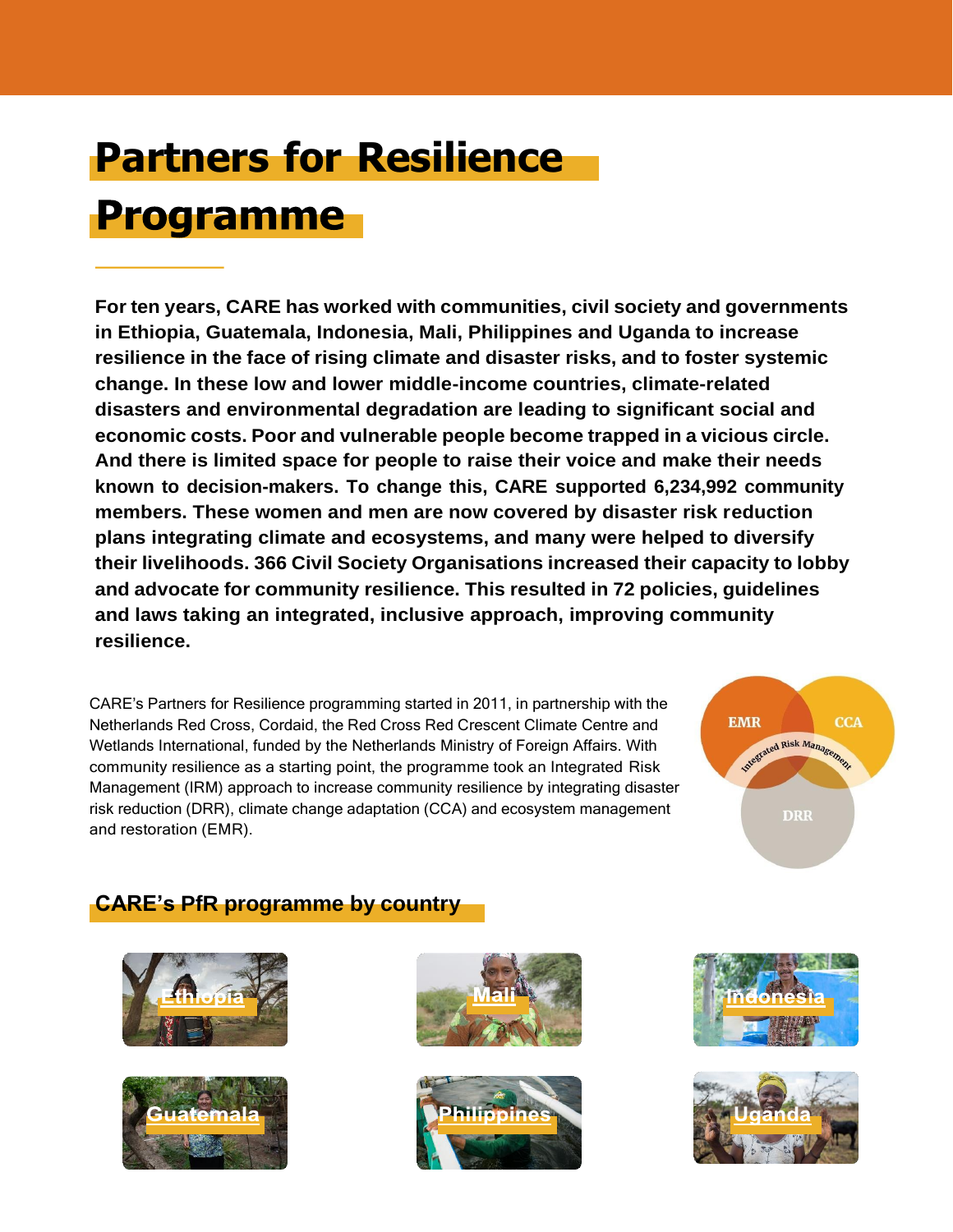# **Disaster Risk Reduction and Ecosystem Management**

CARE supported communities to improve their preparedness to and the prevention of potential disasters. By introducing measures such as early warning systems, risk assessments, mitigation plans, and construction of physical infrastructure, CARE assured the adoption of ecosystem management actions to avoid the disruption of community livelihoods and implementation of measures to cope with droughts, heat waves, floods, amongst other hazards. For example:

- CARE enhanced Community Managed Disaster Risk Reduction across Ethiopia, Mali and Uganda. Communities engaged in the identification and analysis of risks through the Climate [Vulnerability](https://careclimatechange.org/cvca/) and Capacity Analysis and preparation of plans to address their exposure to vulnerabilities while strengthening their response capacities.
- In Indonesia, CARE facilitated the design of Small-Scale Mitigation Plans following an inclusive process with community [representatives that ensure participation of](https://careclimatechange.org/regina-a-timorese-woman-with-a-voice/) [women and marginalised](https://careclimatechange.org/regina-a-timorese-woman-with-a-voice/) groups. The Plans focused on DRR measures, resilient gardens, settled farming, spring water protection, erosion control, and seed banks.

#### **Climate Change Adaptation**

[Communities](https://careclimatechange.org/regina-a-timorese-woman-with-a-voice/) tackled the effects of a changing climate by diversifying their [income-generating](https://careclimatechange.org/regina-a-timorese-woman-with-a-voice/) activities and implementing [climate-resilient](https://careclimatechange.org/regina-a-timorese-woman-with-a-voice/) agriculture practices, [Village Savings Loan Associations \(VSLA\) and new](https://careclimatechange.org/regina-a-timorese-woman-with-a-voice/) [technologies. CARE facilitated training on sustainable](https://careclimatechange.org/regina-a-timorese-woman-with-a-voice/) livelihood activities that decreased [environmental](https://careclimatechange.org/regina-a-timorese-woman-with-a-voice/) [degradation](https://careclimatechange.org/regina-a-timorese-woman-with-a-voice/) and increased food security. More [specifically:](https://careclimatechange.org/regina-a-timorese-woman-with-a-voice/)

- [CARE assisted Guatemalan communities in](https://careclimatechange.org/regina-a-timorese-woman-with-a-voice/) designing and implementing [micro-projects](https://library.partnersforresilience.nl/pages/view.php?ref=632&k) to strengthen community resilience: [fuel-efficient](https://careclimatechange.org/regina-a-timorese-woman-with-a-voice/) cookstoves and [reforestation](https://careclimatechange.org/regina-a-timorese-woman-with-a-voice/) strategies to reduce the impact of [climate change;](https://careclimatechange.org/regina-a-timorese-woman-with-a-voice/) beekeeping to [diversify income-generating](https://careclimatechange.org/regina-a-timorese-woman-with-a-voice/) activities; and multi[purpose nurseries](https://careclimatechange.org/regina-a-timorese-woman-with-a-voice/) and school gardens to disseminate [climate-resilient](https://careclimatechange.org/regina-a-timorese-woman-with-a-voice/) agricultural practices.
- [CARE trained communities on the VSLA](https://careclimatechange.org/regina-a-timorese-woman-with-a-voice/) [methodology](https://careclimatechange.org/regina-a-timorese-woman-with-a-voice/) in Uganda, Ethiopia and Mali to deal [with crop failure due to delayed or extreme](https://careclimatechange.org/regina-a-timorese-woman-with-a-voice/) [rainfall. Money saved within the VSLAs acted as](https://careclimatechange.org/regina-a-timorese-woman-with-a-voice/) [insurance](https://careclimatechange.org/regina-a-timorese-woman-with-a-voice/) to farmers and fostered social cohesion [between women and raised awareness on the](https://careclimatechange.org/regina-a-timorese-woman-with-a-voice/) effects of climate change on food [security.](https://careclimatechange.org/regina-a-timorese-woman-with-a-voice/)

#### **CARE's gender focus**

Throughout the activities, CARE's specific gender focus was a successful way to overcome prevailing discriminatory norms and bring women to leadership positions. CARE contributed to strengthening the PfR partners' gender programming through a gender review at programme level and the roll-out of the CARE gender marker across partners. In Mali and Uganda, empowered women gained management positions up to the municipal level and more than half IRM models were women that benefitted from skills to improve their livelihoods and preparedness to disasters. In Indonesia and Guatemala, policies were adjusted by including gender-sensitive village budgeting and monitoring and evaluation systems to hold governments accountable regarding gender in disaster risk policies.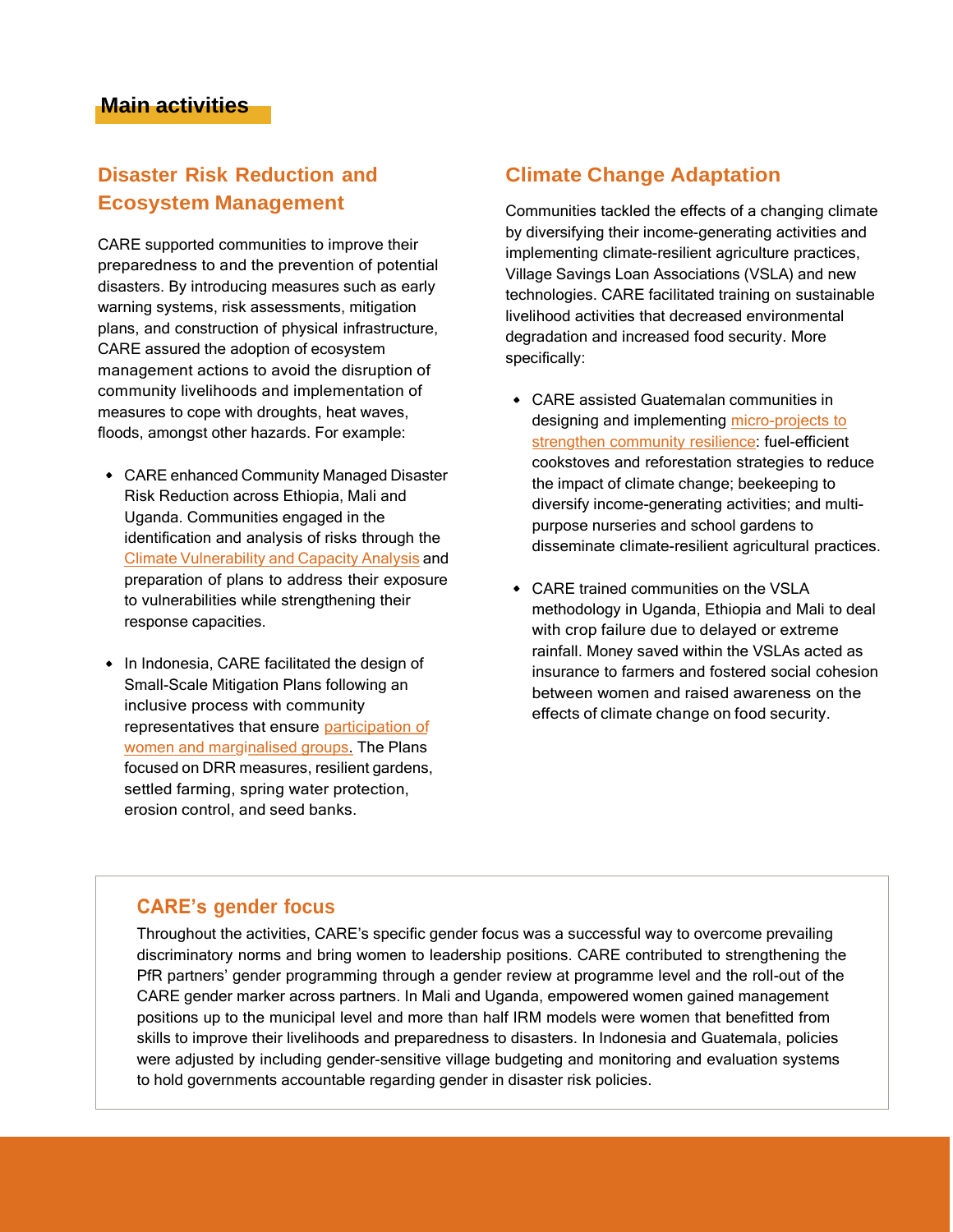

# **Strengthening capacity of civil society and government**

[Strengthened](https://careclimatechange.org/regina-a-timorese-woman-with-a-voice/) advocacy capacity of CSOs, coupled [with a strong knowledge base and IRM capacity of](https://careclimatechange.org/regina-a-timorese-woman-with-a-voice/) [the government, led to an enabling environment](https://careclimatechange.org/regina-a-timorese-woman-with-a-voice/) to integrate climate, [ecosystems](https://careclimatechange.org/regina-a-timorese-woman-with-a-voice/) and community [needs into policies, plans and investments at](https://careclimatechange.org/regina-a-timorese-woman-with-a-voice/) different levels. As an [example:](https://careclimatechange.org/regina-a-timorese-woman-with-a-voice/)

- [CARE developed a training](https://pfrindonesia.id/wp-content/uploads/2020/06/PELATIH-Buku-pegangan-pelatih-modul-PRT_rev-RSY-RIO-Print.pdf) module on gender sensitive IRM for [Community Empowerment](https://careclimatechange.org/regina-a-timorese-woman-with-a-voice/) [Officers of the Ministry of Villages in Indonesia.](https://careclimatechange.org/regina-a-timorese-woman-with-a-voice/) CARE and its local partner CIS Timor [revitalised](https://careclimatechange.org/regina-a-timorese-woman-with-a-voice/) [district level Gender Working Groups, and](https://careclimatechange.org/regina-a-timorese-woman-with-a-voice/) [developed the Women's Forum for Village](https://careclimatechange.org/regina-a-timorese-woman-with-a-voice/) Development Plans [\(MUSRENA\).](https://careclimatechange.org/regina-a-timorese-woman-with-a-voice/)
- [In Philippines, CARE and the local partner](https://careclimatechange.org/regina-a-timorese-woman-with-a-voice/) [ACCORD conducted IRM mainstreaming](https://careclimatechange.org/regina-a-timorese-woman-with-a-voice/) sessions with Local [Government](https://careclimatechange.org/regina-a-timorese-woman-with-a-voice/) Units to inform [development](https://careclimatechange.org/regina-a-timorese-woman-with-a-voice/) planners and decision[makers on how to integrate DRR, climate, and](https://careclimatechange.org/regina-a-timorese-woman-with-a-voice/) ecosystems in the local [development](https://careclimatechange.org/regina-a-timorese-woman-with-a-voice/) planning [and budgeting processes. Local Government](https://careclimatechange.org/regina-a-timorese-woman-with-a-voice/) [representatives, CSOs and community](https://careclimatechange.org/regina-a-timorese-woman-with-a-voice/) members increased their [knowledge](https://careclimatechange.org/regina-a-timorese-woman-with-a-voice/) on IRM and had a deeper [appreciation](https://careclimatechange.org/regina-a-timorese-woman-with-a-voice/) for an inclusive and [harmonised development.](https://careclimatechange.org/regina-a-timorese-woman-with-a-voice/)

#### **Influencing laws and policies**

[As a result of the lobby and advocacy of CSOs and](https://careclimatechange.org/regina-a-timorese-woman-with-a-voice/) communities towards national and local [governments,](https://careclimatechange.org/regina-a-timorese-woman-with-a-voice/) [multi-stakeholder](https://careclimatechange.org/regina-a-timorese-woman-with-a-voice/) alliances and platforms plans and [policies that incorporated IRM principles were](https://careclimatechange.org/regina-a-timorese-woman-with-a-voice/) [developed in an inclusive manner. Vulnerable](https://careclimatechange.org/regina-a-timorese-woman-with-a-voice/) [communities became more resilient through tailored](https://careclimatechange.org/regina-a-timorese-woman-with-a-voice/) [policies, laws and development plans addressing the](https://careclimatechange.org/regina-a-timorese-woman-with-a-voice/) [needs of the community members, with particular](https://careclimatechange.org/regina-a-timorese-woman-with-a-voice/) [attention](https://careclimatechange.org/regina-a-timorese-woman-with-a-voice/) for women and youth.

- [CARE facilitated the creation of the Interagency](https://careclimatechange.org/regina-a-timorese-woman-with-a-voice/) Strategic Agenda (ISA) in [Guatemala.](https://careclimatechange.org/regina-a-timorese-woman-with-a-voice/) The ISA is a space for dialogue for different [government](https://careclimatechange.org/regina-a-timorese-woman-with-a-voice/) entities to articulate public policies, [strengthen](https://careclimatechange.org/regina-a-timorese-woman-with-a-voice/) [capacities and mobilise resources on risk](https://careclimatechange.org/regina-a-timorese-woman-with-a-voice/) [reduction.](https://careclimatechange.org/regina-a-timorese-woman-with-a-voice/) With support from the Disaster Risk [Management agency CONRED, CARE also](https://careclimatechange.org/regina-a-timorese-woman-with-a-voice/) [introduced](https://careclimatechange.org/regina-a-timorese-woman-with-a-voice/) the ISA at territorial level, bringing in the private sector, civil society and [academia.](https://careclimatechange.org/regina-a-timorese-woman-with-a-voice/)
- [The Philippines National Disaster Risk Reduction](https://careclimatechange.org/regina-a-timorese-woman-with-a-voice/) [and Management \(NDRRM\) Plan of 2020-2030,](https://careclimatechange.org/regina-a-timorese-woman-with-a-voice/) adopted by the Office of Civil Defence, [integrated](https://careclimatechange.org/regina-a-timorese-woman-with-a-voice/) key [IRM elements. CARE and local partners](https://careclimatechange.org/regina-a-timorese-woman-with-a-voice/) [participated](https://careclimatechange.org/regina-a-timorese-woman-with-a-voice/) in its review and pushed for the [integration](https://careclimatechange.org/regina-a-timorese-woman-with-a-voice/) of IRM in the national roadmap on [reduction and](https://careclimatechange.org/regina-a-timorese-woman-with-a-voice/) management of disasters.

# **Sustainability**

The successful models developed by CARE and partners, and the embedding of the Integrated Risk Management approach in civil society and in national laws and mechanisms, ensure that PfR's integrated approach is continued and serves as a point of reference for local and national strategies. For instance, in Mali the established community coalitions keep lobbying for integration of IRM in municipal planning and in national DRR law, and in Indonesia the IRM approach has defined new models of collaboration between the government and civil society. In addition, the IRM approach has served as basis for CARE's Increasing Resilience Guidance Note and continues to inform the broader work on resilience in CARE worldwide.